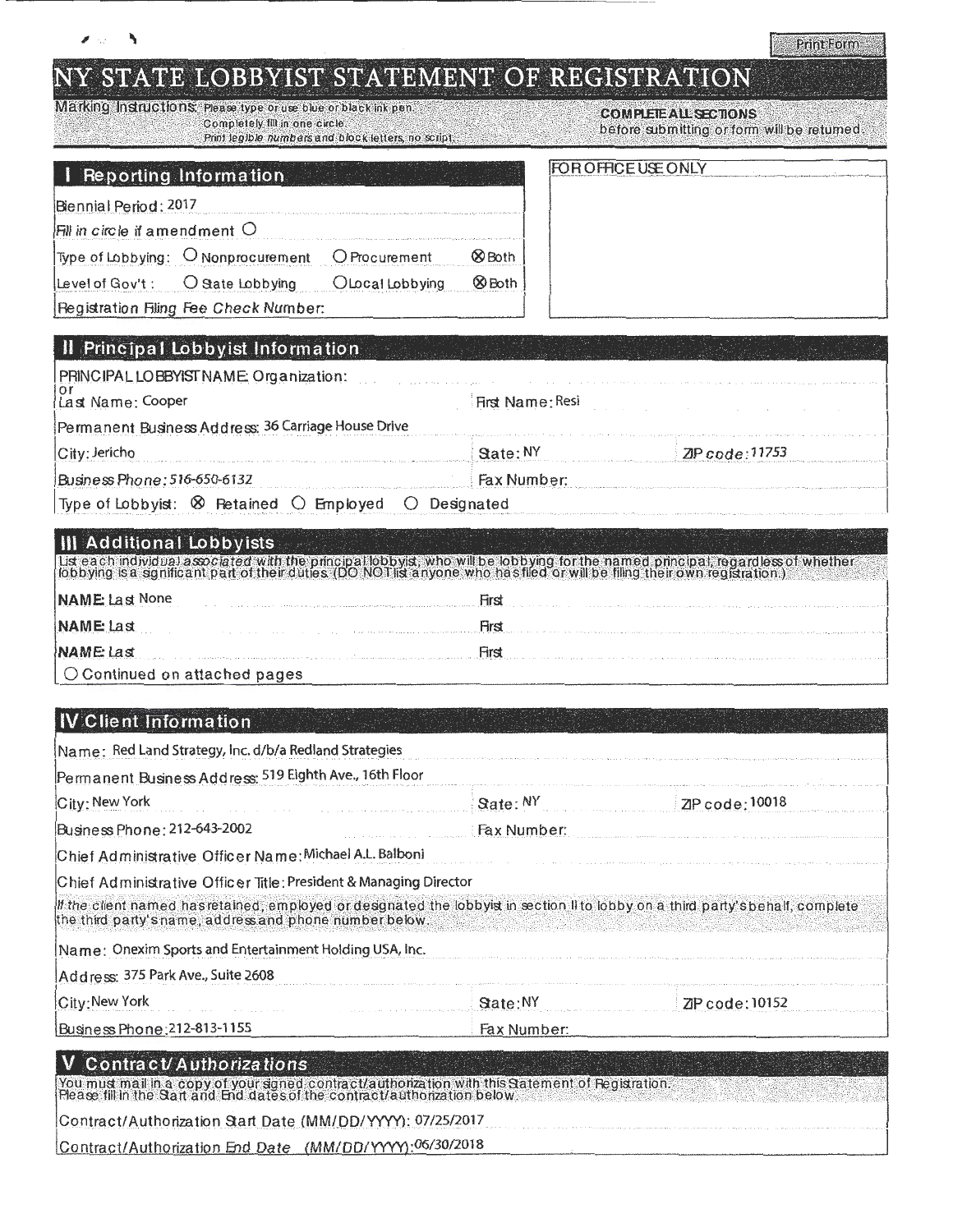| VI Client Business Nature                                                                                                                                                                                                                                                                                                                                                                                                                                                                                                                                                                                      |                                           |                                                                                                                                                                                                            |
|----------------------------------------------------------------------------------------------------------------------------------------------------------------------------------------------------------------------------------------------------------------------------------------------------------------------------------------------------------------------------------------------------------------------------------------------------------------------------------------------------------------------------------------------------------------------------------------------------------------|-------------------------------------------|------------------------------------------------------------------------------------------------------------------------------------------------------------------------------------------------------------|
| Mark the response next to the category that best describes the nature of your client's business. (MARK ONE ONLY)                                                                                                                                                                                                                                                                                                                                                                                                                                                                                               |                                           |                                                                                                                                                                                                            |
| O Banking & Financial Services                                                                                                                                                                                                                                                                                                                                                                                                                                                                                                                                                                                 | O Communications                          | $\bigcirc$ Education                                                                                                                                                                                       |
| O Environment & Natural Resources                                                                                                                                                                                                                                                                                                                                                                                                                                                                                                                                                                              | $\bigcirc$ Health & Mental Hygiene        | $\bigcirc$ insurance                                                                                                                                                                                       |
| $O$ Labor                                                                                                                                                                                                                                                                                                                                                                                                                                                                                                                                                                                                      | $O$ Law                                   | $\bigcirc$ Manufacturing                                                                                                                                                                                   |
| <b>&amp; Marketing &amp; Sales</b>                                                                                                                                                                                                                                                                                                                                                                                                                                                                                                                                                                             | $\bigcirc$ Public Utilities               | O Public, Community Interest                                                                                                                                                                               |
| O Racing & Wagering                                                                                                                                                                                                                                                                                                                                                                                                                                                                                                                                                                                            | O Real Estate & Construction              | $\bigcirc$ State & Local Government                                                                                                                                                                        |
| $O$ Trade Associations                                                                                                                                                                                                                                                                                                                                                                                                                                                                                                                                                                                         | $\bigcirc$ Transportation                 | $\bigcirc$ Travel & Tourism                                                                                                                                                                                |
| VII Subjects on which you expect to lobby:<br><b>Issues related to the Nassau Coliseum</b>                                                                                                                                                                                                                                                                                                                                                                                                                                                                                                                     |                                           | VIII Person, State Agency, Municipality or Legislative<br>VIII Body you expect to lobby:<br>NYS Legislature, Nassau County Legislature, Nassau County<br>IDA, Town of Hempstead, Noussau County Exercitive |
| O Continued on attached pages                                                                                                                                                                                                                                                                                                                                                                                                                                                                                                                                                                                  | ○ Continued on attached pages             |                                                                                                                                                                                                            |
| IX Bill, Rule, Regulation, Rate Number or brief<br>description relative to the introduction or intended<br>introduction of legislation or a resolution on which<br>vou lobbied:<br>None                                                                                                                                                                                                                                                                                                                                                                                                                        | None                                      | Title and Identifying Numbers of procurement<br>contracts/documents on which you expect to lobby:                                                                                                          |
| O Continued on attached pages                                                                                                                                                                                                                                                                                                                                                                                                                                                                                                                                                                                  |                                           | $\bigcirc$ Continued on attached pages                                                                                                                                                                     |
| Number or Subject Matter of Executive Order of<br>Governor/Municipality on which you expect to lobby:<br>None                                                                                                                                                                                                                                                                                                                                                                                                                                                                                                  | None                                      | Subject Matter of and Tribes involved in tribal-state<br>compacts, etc. on which you expect to lobby:                                                                                                      |
| O Continued on attached pages                                                                                                                                                                                                                                                                                                                                                                                                                                                                                                                                                                                  |                                           | $\bigcirc$ Continued on attached pages                                                                                                                                                                     |
| XIII Declaration $\overline{\phantom{a}}$ . The $\overline{\phantom{a}}$<br>This Declaration must be signed by the principal lobbyist. If the principal lobbyist is an organization, the Chief<br>Administrative Officer of such organization must sign this Declaration. (If the Chief Administrative Officer, for any<br>reason, does not sign, he/she must duly designate another person to sign this Declaration.) (See instructions.)<br>I declare under penalty of perjury that the information contained in this registration is true,<br>correct, and complete to the best of my knowledge and belief. |                                           |                                                                                                                                                                                                            |
| SIGNATURE:                                                                                                                                                                                                                                                                                                                                                                                                                                                                                                                                                                                                     | <b>DATE: 08/05/2017</b>                   |                                                                                                                                                                                                            |
| <b>PRINT NAME: LAST Cooper</b>                                                                                                                                                                                                                                                                                                                                                                                                                                                                                                                                                                                 | <b>FIRST Resi</b>                         |                                                                                                                                                                                                            |
| $\bigcirc$ Principal Lobbyist<br>Mark One:                                                                                                                                                                                                                                                                                                                                                                                                                                                                                                                                                                     | <sup>8</sup> Chief Administrative Officer | $\bigcirc$ Designee (Attach Letter)                                                                                                                                                                        |
| The following MUST be attached to this registration at the time of submission:                                                                                                                                                                                                                                                                                                                                                                                                                                                                                                                                 |                                           |                                                                                                                                                                                                            |
| --REGISTRATION FEE: SEE INSTRUCTIONS TO CALCULATE AMOUNT OF FEE. (Please enter check number in section I.)                                                                                                                                                                                                                                                                                                                                                                                                                                                                                                     |                                           |                                                                                                                                                                                                            |
| --You MUSTattach a copy of your existing written lobbying contract. If you do not have a written contract, you must<br>attach your written authorization from the client and a summary of your oral lobbying agreement. (These<br>documents must include the dollar amount of your compensation.)                                                                                                                                                                                                                                                                                                              |                                           |                                                                                                                                                                                                            |
| --If applicable, a designation letter if you have marked designee in section XIII.                                                                                                                                                                                                                                                                                                                                                                                                                                                                                                                             |                                           |                                                                                                                                                                                                            |
| --If applicable, continuation sheets for sections III, VII, VIII, IX, X, XI and XII.                                                                                                                                                                                                                                                                                                                                                                                                                                                                                                                           |                                           |                                                                                                                                                                                                            |
| PLEASE NOTE You may be assessed up to \$25 for each day this registration is late.                                                                                                                                                                                                                                                                                                                                                                                                                                                                                                                             |                                           |                                                                                                                                                                                                            |

÷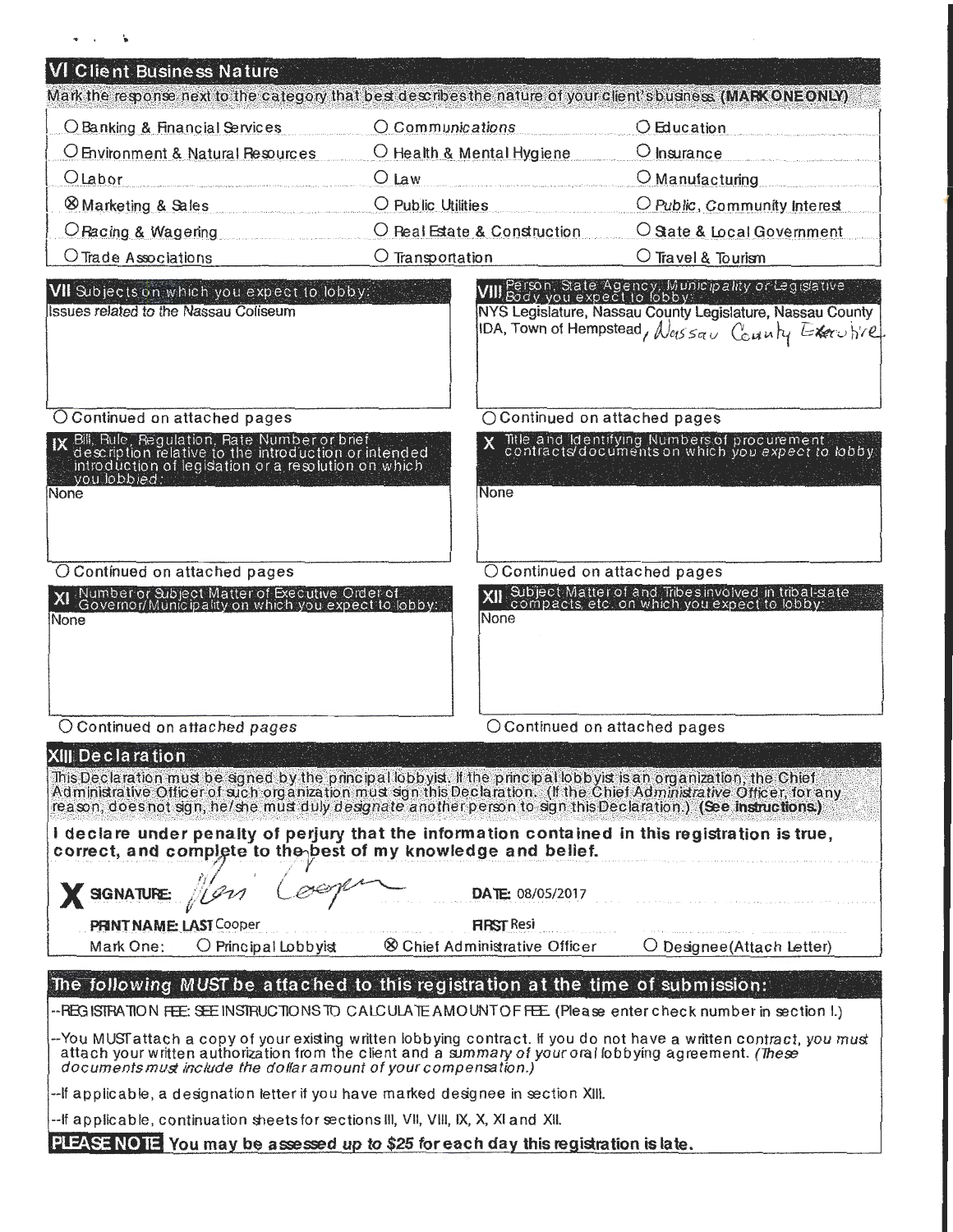

### COUNTY OF NASSAU

#### POLITICAL CAMPAIGN CONTRIBUTION DISCLOSURE FORM

1. Has the vendor or any corporate officers of the vendor provided campaign contributions pursuant to the New York State Election Law in (a) the period beginning Aprill, 2016 and ending on the date ofthis disclosure, or (b), beginning April I, 2018, the period beginning two years prior to the date of this disclosure and ending on the date ofthis disclosure, to the campaign committees of any of the following Nassau County elected officials or to the campaign committees of any candidates for any of the following Nassau County elected offices: the County Executive, the County Clerk, the Comptroller, the District Attorney, or any County Legislator? If yes, to what campaign committee?

Done

2. VERIFlCA TION: This section must be signed by a principal of the consultant, contractor or Vendor authorized as a signatory of the firm for the purpose of executing Contracts.

The undersigned affirms and so swears that he/she has read and understood the foregoing statements and they are, to his/her knowledge, true and accurate.

The undersigned further certifies and affirms that the contribution{s) to the campaign committees identified above were made freely and without duress, threat or any promise of a governmental benefit or in exchange for any benefit or remuneration.

Dated:  $726$ 

| Vendor:                          |
|----------------------------------|
|                                  |
| Signed:                          |
| Print Name:                      |
| Title:<br>maximum change to more |

Rev. 3-2016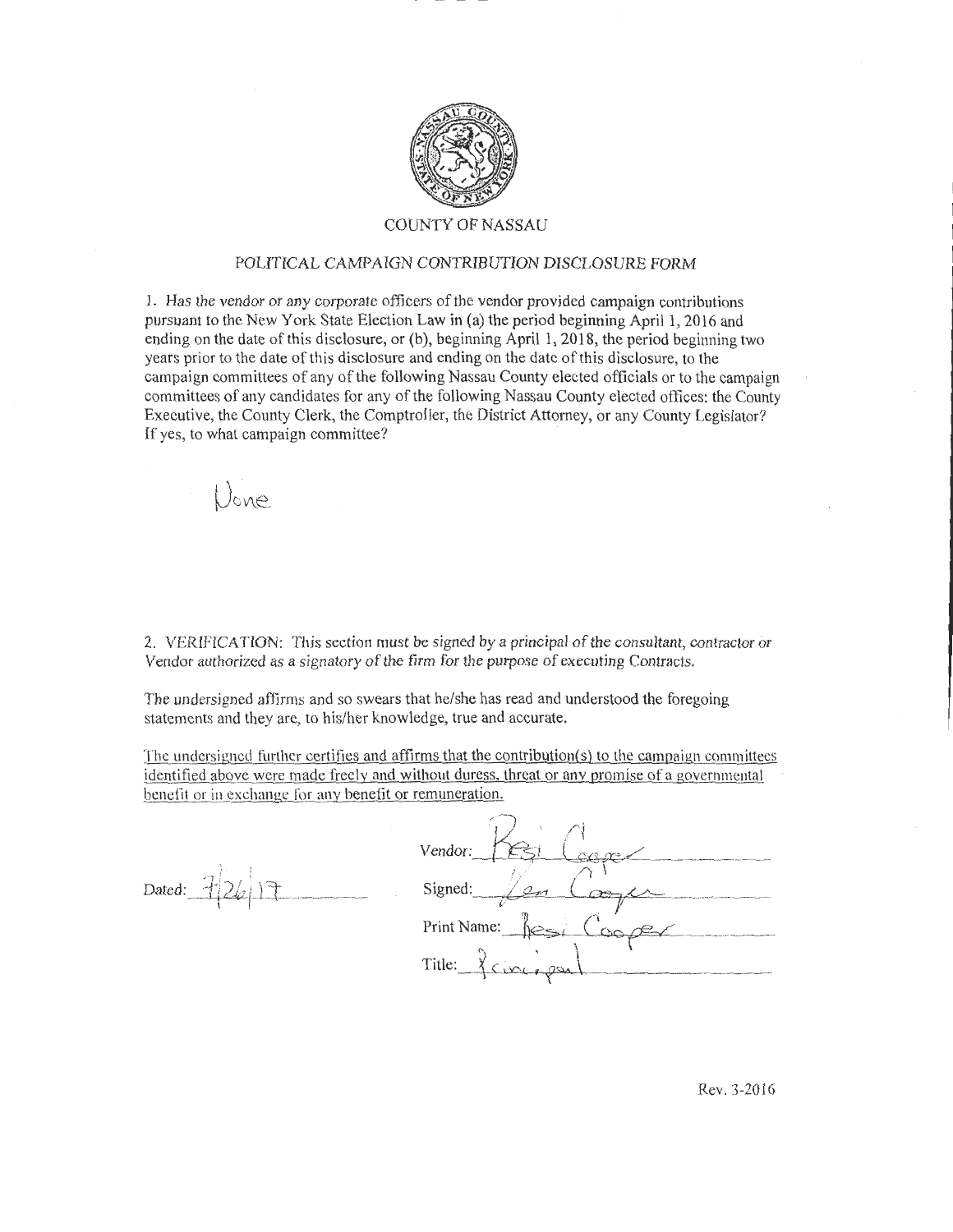

## COUNTY OF NASSAU

# LOBBYIST REGISTRATION AND DISCLOSURE FORM

1. Name, address and telephone number of lobbyist(s)/lobbying organization. The term ·'lobbyist" means any and every person or organization retained, employed or designated by any client to influence - or promote a matter before - Nassau County, its agencies, boards, commissions, department heads, legislators or committees, including but not limited to the Open Space and Parks Advisory Committee and Planning Commission. Such matters include, but are not limited to, requests for proposals, development or improvement of real property subject to County regulation, procurements. The term ·'lobbyist" does not include any officer, director, trustee, employee, counsel or agent of the County of Nassau, or State of New York, when discharging his or her official duties.

TUUSE 

2. List whether and where the person/organization is registered as a lobbyist (e.g., Nassau County, New York State):

resistering now

3. Name, address and telephone number of client(s) by whom, or on whose behalf, the lobbyist is retained, employed or designated:

*See next* page

Rev. 3-2016